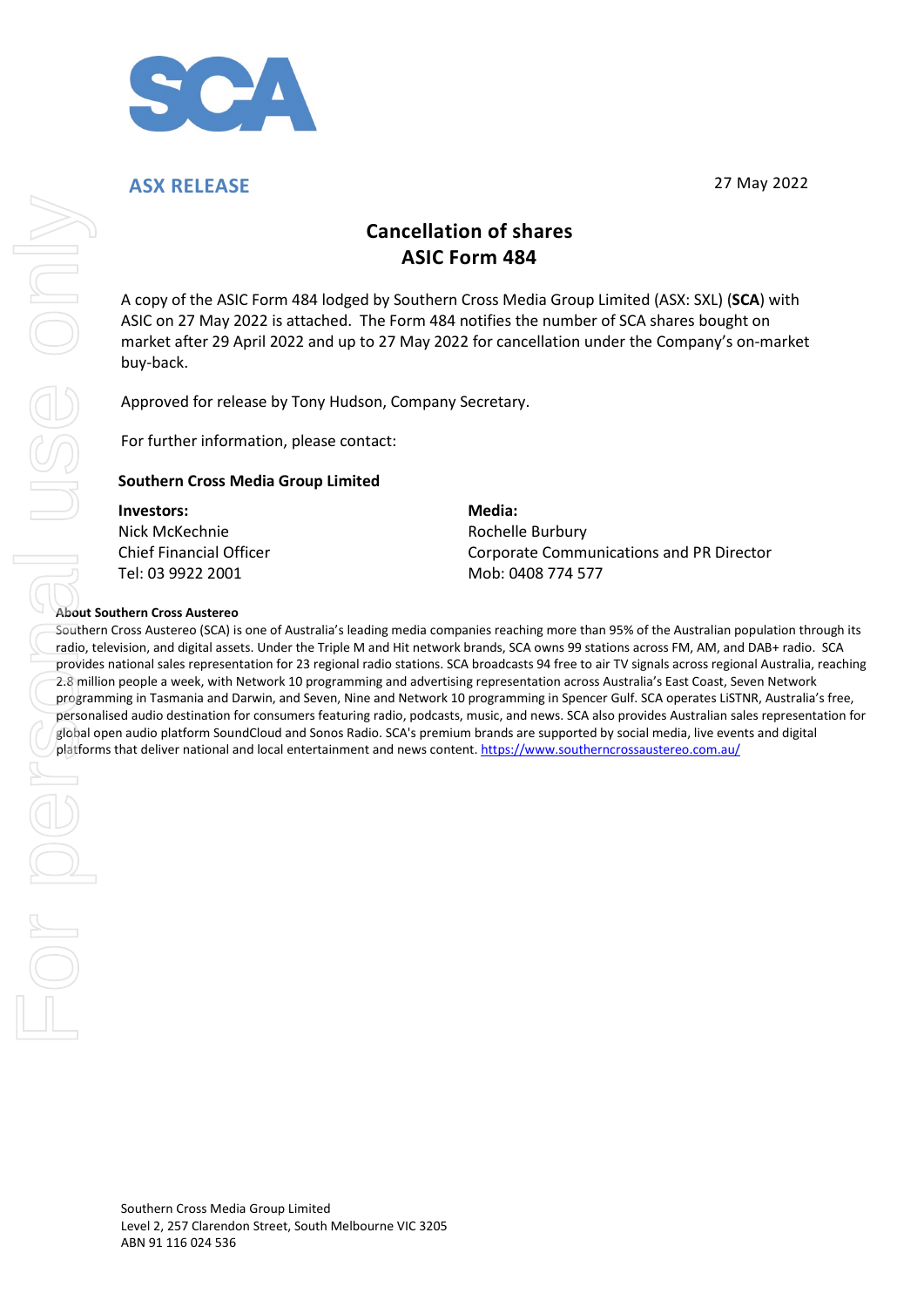## **484 (EF) for Southern Cross Media Group Limited, May 27 2022**

**Lodgement Details Transmission Type Test**  No **Transmission Company Details Company Name** Southern Cross Media Group Limited **ACN/ABN** 116024536 **Corporate Key Agent Details Firm/Organisation Contact Name ASIC registered agent number Telephone Number Postal Address or DX Address Signature Last**  Hudson **Name/Company Name First Name** Anthony **Second Name** John **Third Name Fourth Name Capacity** Secretary **Reason for**  Notify ASIC of Change **Lodgement Date Signed** 27/05/2022 **Annexure Details Number of pages on signed copy**

# **A1 Change Of Address**

# **A2 Change Of Name**

## **A3 Change - Ultimate Holding Company**

**Change Details Type of Change Company Name ACN/ARBN**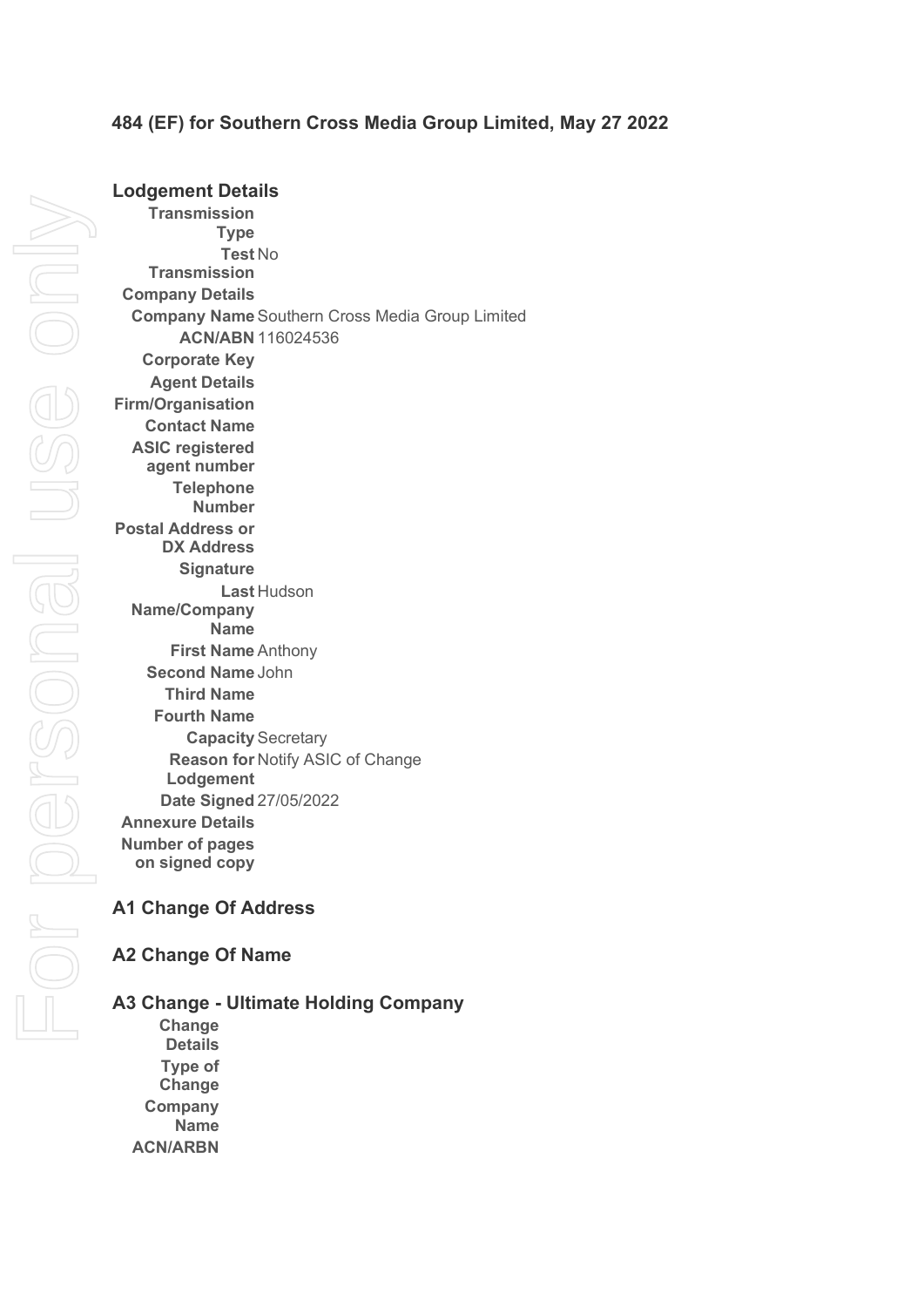**Country of Incorporation ABN of ultimate holding company Date of Change**

### **B1 Cease Company Officeholder**

### **B2 Appoint Company Officeholder**

#### **B3 Special Purpose Company**

**Change Details**

**Commence** 

**as Cease** No **Date of Change**

#### **C1 Cancellation Of Shares - Reason for Cancellation**

**Redeemable preference shares - S.254J Redeemed**  No **out of profits Redeemed**  No **out of proceeds of a fresh issue of shares Capital reduction - S.256A - S.256E Single**  No **shareholder company Multiple**  No **shareholder company. A Form 2560 must be lodged before a capital reduction takes place**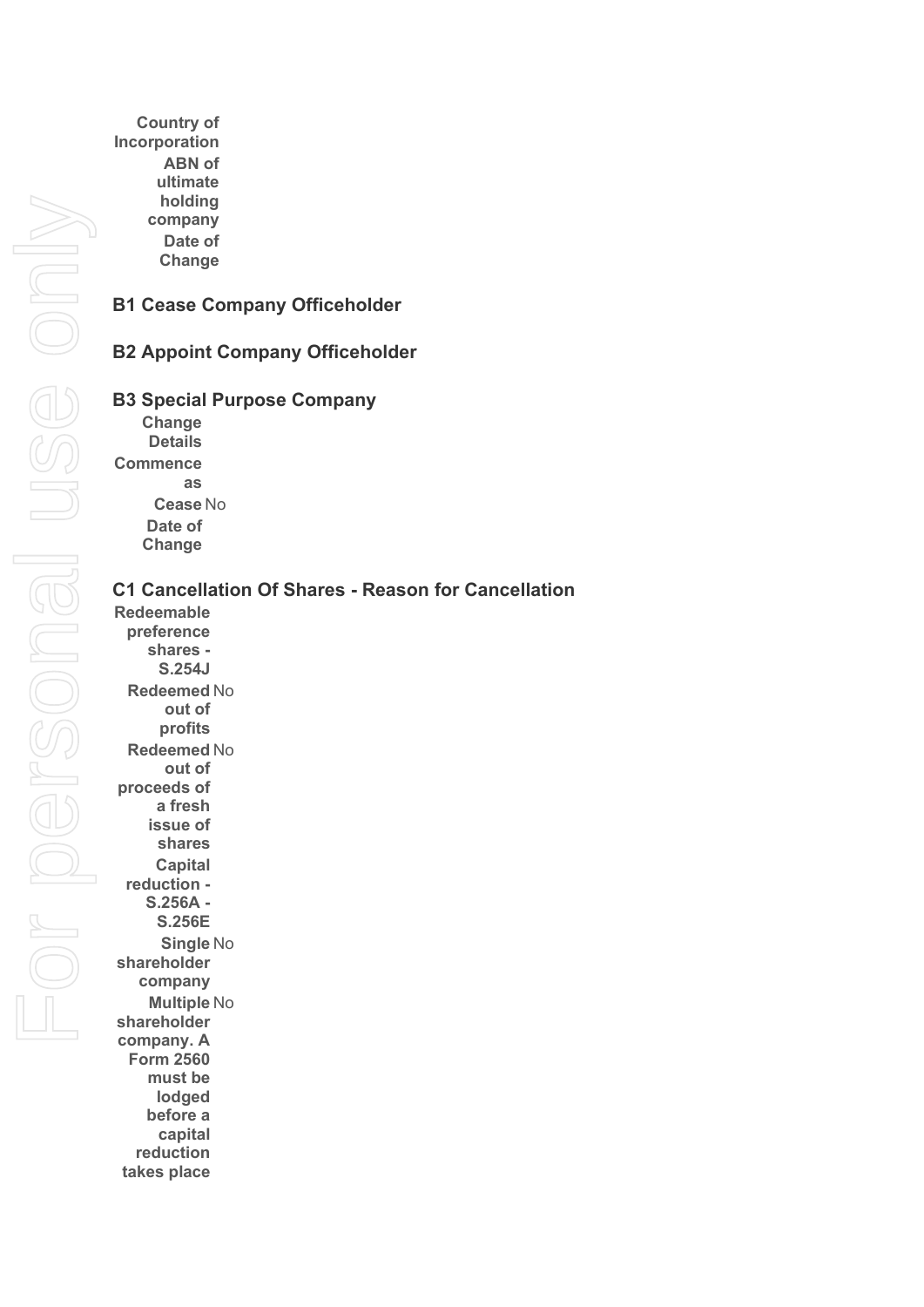**Share buyback ss.257H(3) Minimum**  No **holding buy-back by listed company Other buy-**Yes **back type. A form 280 or 281 must be lodged as least 14 days, and no more than 1 year before the share buyback can take place Forfeited shares - S.258D Forfeited**  No **Shares Shares returned to a public company ss.258E(2) & (3) Under**  No **section 651C, 742(2), 737 or 738 Under**  No **section 1325A(court order) Other Description Section reference Date of Change Earliest**  02/05/2022 **date of change**

### **C1 Cancellation Of Shares - Details of Cancelled Shares**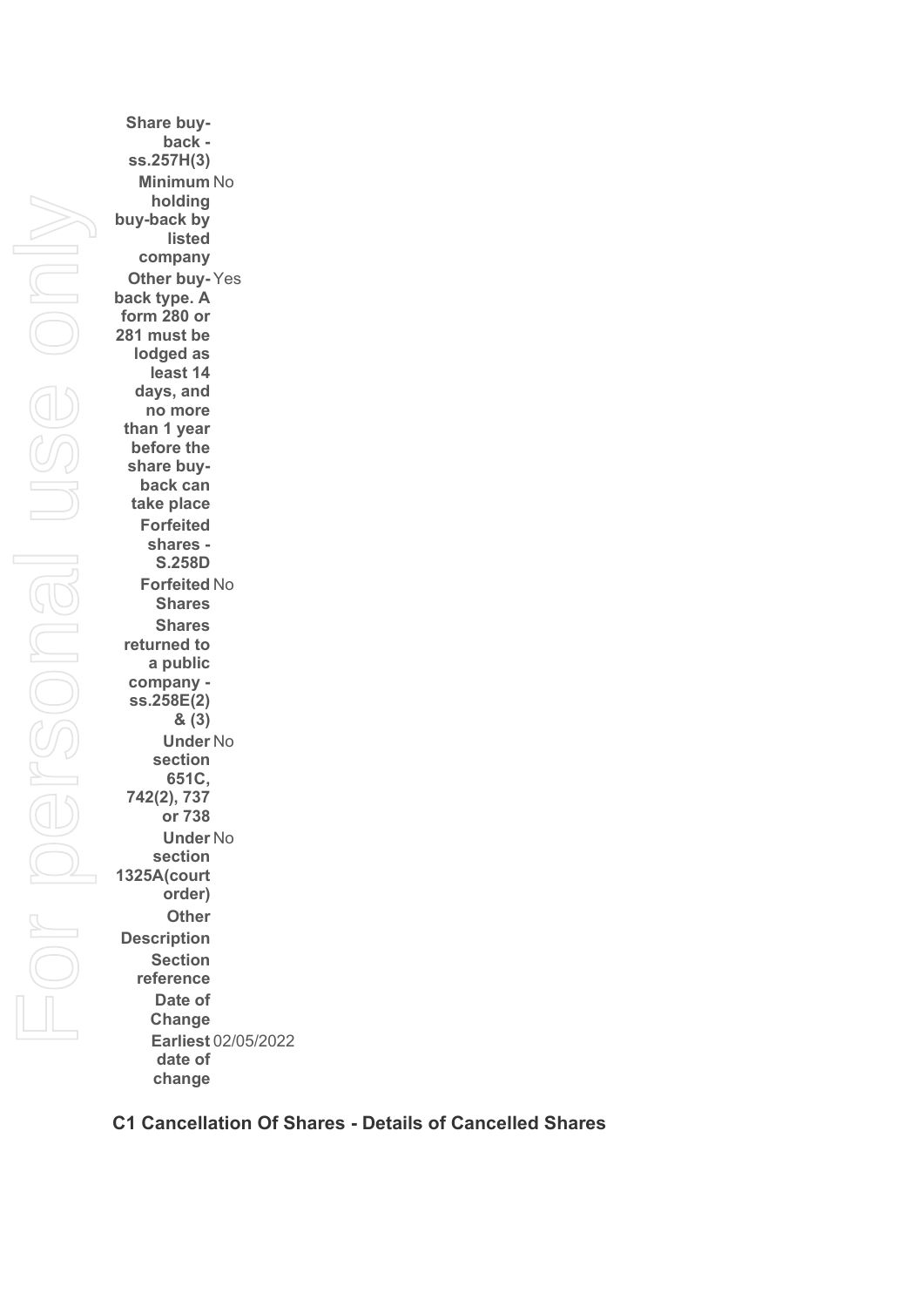**Change Details Share**  ORD **Class Code Full Title** ORDINARY SHARES **Number**  1,706,043.00 **of shares cancelled Amount**  2,673,813.45 **paid(cash or otherwise)**

#### **C2 Issues Of Shares**

**Issue of shares Earliest date of change If shares were issues for other than cash, were some or all of the shares issues under a written contract? Full details of consideration**

## **C2 Issues Of Shares - Details of Issued Shares**

### **C3 Change to Share Structure**

**Change Details Earliest**  02/05/2022 **date of change**

### **C3 Change to Share Structure Details**

**Change Details Share Class**  ORD **Code Full Title** ORDINARY SHARES **Total number**  260,847,793.00 **of shares(current after changes)**